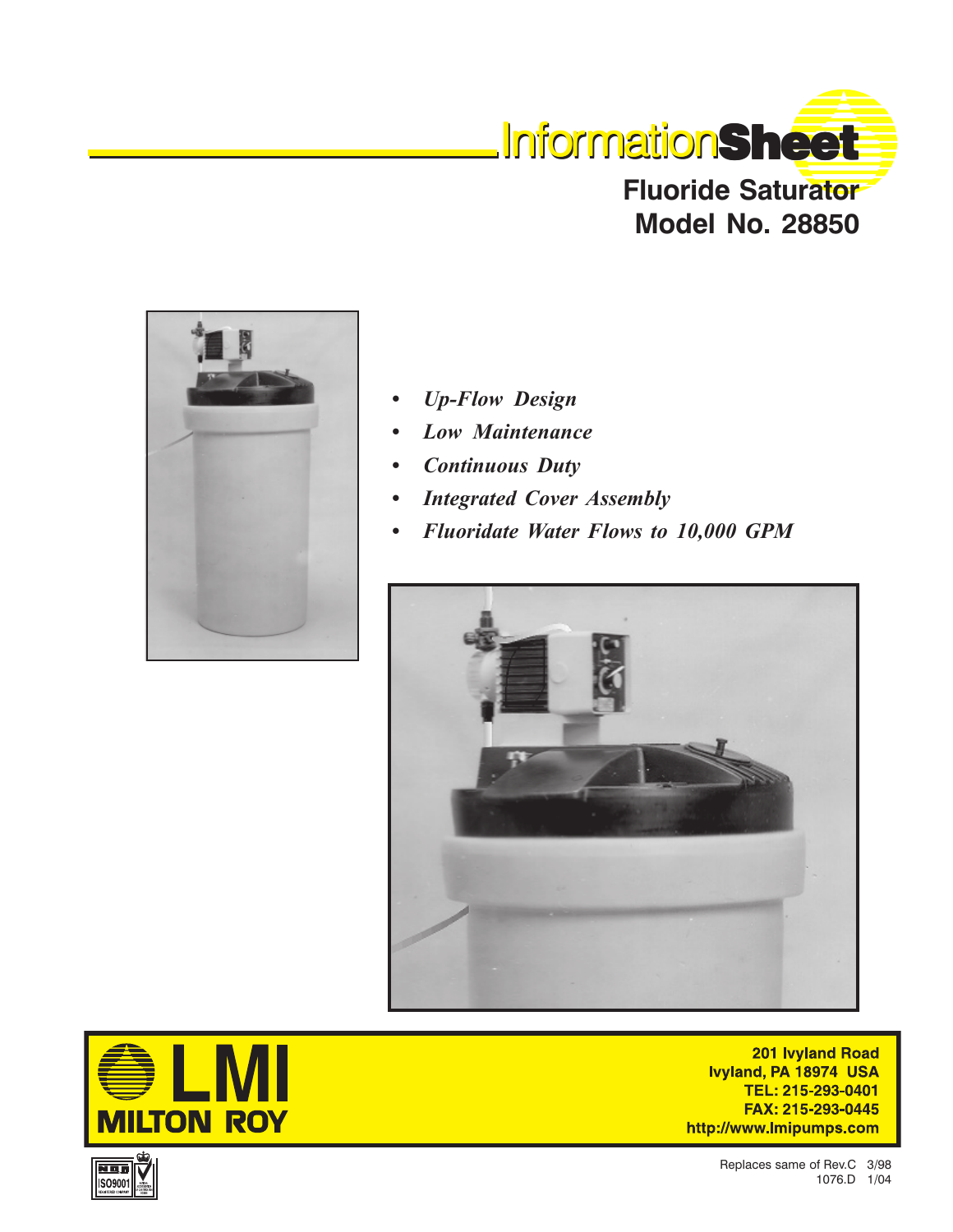

# **Fluoride Saturator Model No. 28850**

- *Automatic Solution Level Control Continuous Duty*
- *Up-Flow Design Minimal Maintenance*
- *Molded Polyethylene Cover Component Protection*
- *Compact Economical Easily Installed*
- *For Sodium Fluoride*

# **Component Parts**

### **Tank Cover**

- Tank cover with hinged fill hatch cover, pump mounting recess on molded polyethylene cover.
- Water inlet for .375" OD polyethylene 10 ft (3 m) tubing included
- Syphon breaker
- Solenoid valve Flow control, 115 VAC
- Liquid level switch, 12 VAC
- Suction tube strainer, PVC
- Six (6) foot power cord

## **Distributor Tube Assembly**

- Flexible vinyl tubing connector, from water inlet control to distributor
- Rigid PVC anti-rise pipe
- Distributor tubes, rigid PVC

#### **Tank Assembly**

- Fifty (50) gallon tank, yellow polyethylene
- 3/4" NPT female connection



# **Operation**

## **Design Simplicity**

The LMI sodium fluoride saturator provides an easily maintained source of saturated sodium fluoride solution; the unit is designed for efficiency economy, ease of installation and minimal maintenance. The complete saturator assembly includes cover, distributor tube assembly and tank.

## **Integrated Cover Assembly**

The cover consists of a tank cover which houses the saturator components, including solenoid valve, syphon breaker, and liquid level switch. In addition, the cover also provides a suction tube strainer, recess for pump mounting and a hinged fill hatch cover. Push button light switch allows for visual inspection of fluoride bed level.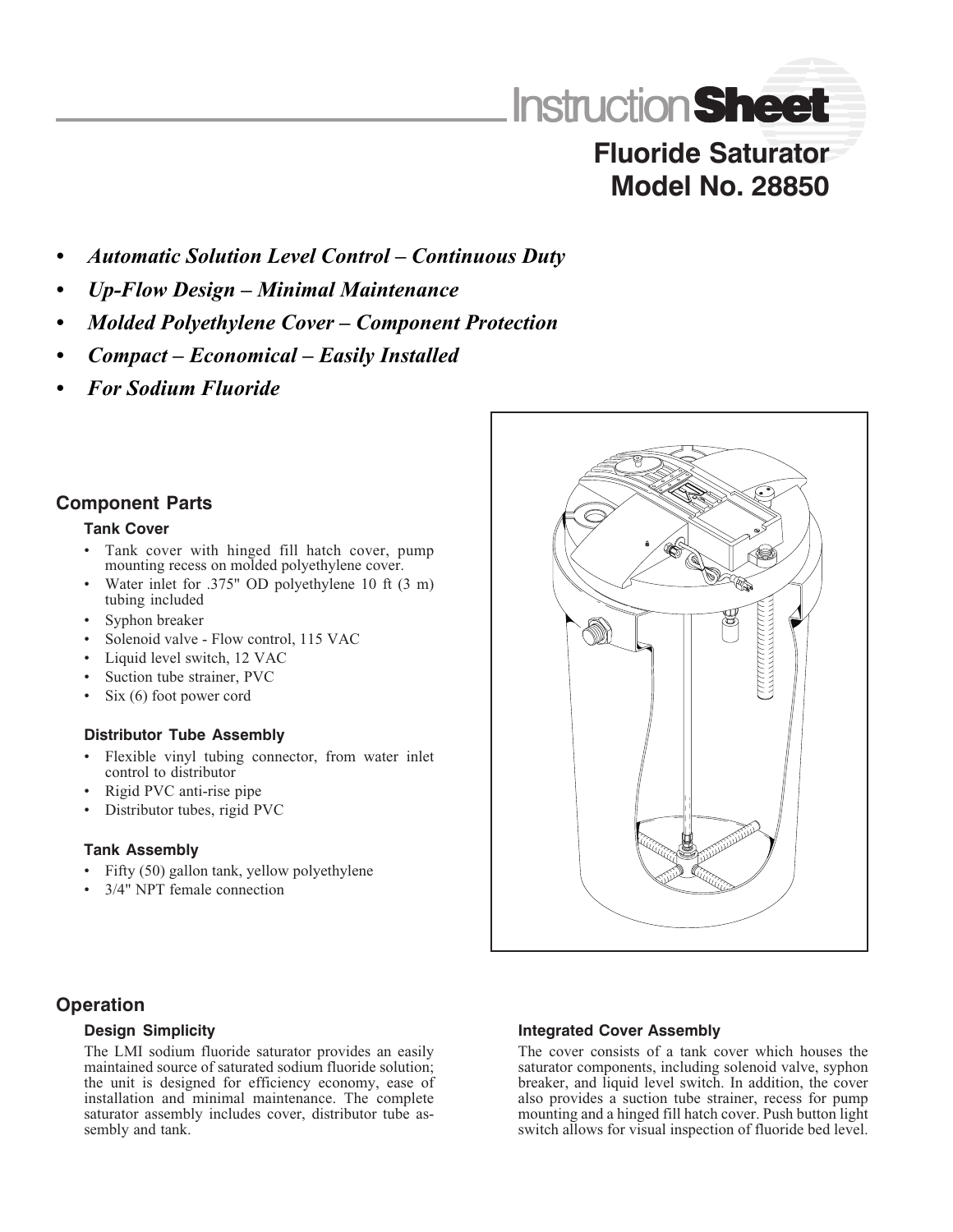#### **Up-Flow Saturation**

The integrally mounted liquid level switch controls solenoid valve operation to maintain a proper solution level in the tank. The distributor tube assembly supplies fresh water to a bed of sodium fluoride at tank bottom. Water, dispersed by the distributor tubes 'flows up' through and dissolves the powder/crystals of sodium fluoride to provide a saturated (4%) solution.



#### **Metering Pump**

LMI chemical metering pumps can be conveniently mounted in the recess provided on the saturator cover assembly. Pumps with liquid handling assembly materials of Hypalon, PVC and acrylic are generally recommended for pumping sodium fluoride solution.

Series A1, A9, B7, B9, C7 and C9 pumps can be used for addition of sodium fluoride solution with constant water flow rate applications.

Series A7, B7 and C7 pumps can be used with applications requiring automatic output control either with an LMI RFP flowmeter for flow proportional treatment or with an LMI Liquitron current to frequency converter for instrument responsive proportional treatment.

#### **Solution Tank**

The fifty (50) gallon tank is UV light resistant, yellow polyethylene, with tapered sides, five (5) gallon graduate marking, and is complete with overflow connection installed.

# **Typical Installation**